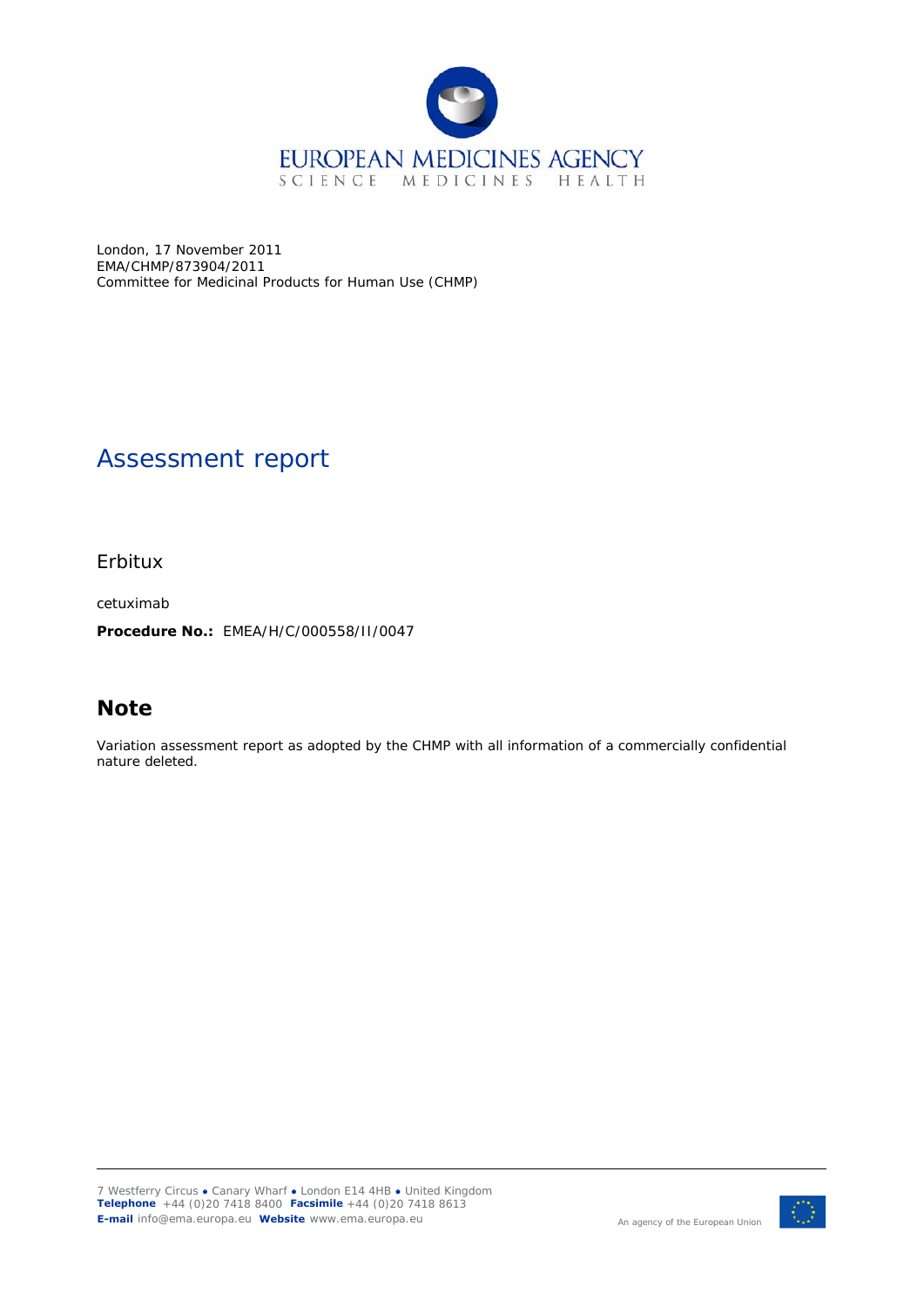# **1. Background information on the procedure**

## *1.1. Requested Type II variation*

Pursuant to Article 16 of Commission Regulation (EC) No 1234/2008, Merck KGaA submitted to the European Medicines Agency on 29 July 2011 an application for a variation.

This application concerns the following medicinal product:

| <b>Medicinal product:</b> | <b>International non-proprietary</b><br>name: | <b>Presentations:</b> |
|---------------------------|-----------------------------------------------|-----------------------|
| Erbitux                   | cetuximab                                     | See Annex A           |

The following variation was requested:

| <b>Variation requested</b> |                                                            | <b>Type</b> |
|----------------------------|------------------------------------------------------------|-------------|
| C.I.3.b                    | Implementation of change(s) requested following the        | Ш           |
|                            | assessment of an USR, class labelling, a PSUR, RMP,        |             |
|                            | FUM/SO, data submitted under A 45/46, or amendments        |             |
|                            | to reflect a Core SPC - Change(s) with new additional data |             |
|                            | submitted by the MAH                                       |             |

Submission of data from the Nordic VII study in order to fulfil an Annex II condition adopted with variation EMEA/H/C/000558/II/0042. Based on all available data from combination studies with oxaliplatin, the MAH proposed to update section 4.1 of the SmPC with extension of the current indication in combination with FOLFOX4 to the combination with continuous infusional 5 fluoruracil/folinic acid plus oxaliplatin.

The Agency considered this variation application to be an extension of indication (variation category C.I.6.a) and finalised the procedure as such.

### *1.2. Steps taken for the assessment*

| Submission date:                               | 29 July 2011      |
|------------------------------------------------|-------------------|
| Start of procedure:                            | 21 August 2011    |
| Rapporteur's variation assessment report       |                   |
| circulated on:                                 | 26 September 2011 |
| Request for supplementary information and      |                   |
| extension of timetable adopted by the CHMP on: | 20 October 2011   |
| MAH's responses submitted to the CHMP on:      | 26 October 2011   |
| Rapporteur's assessment report on the MAH's    |                   |
| responses circulated on:                       | 1 November 2011   |
| CHMP opinion:                                  | 17 November 2011  |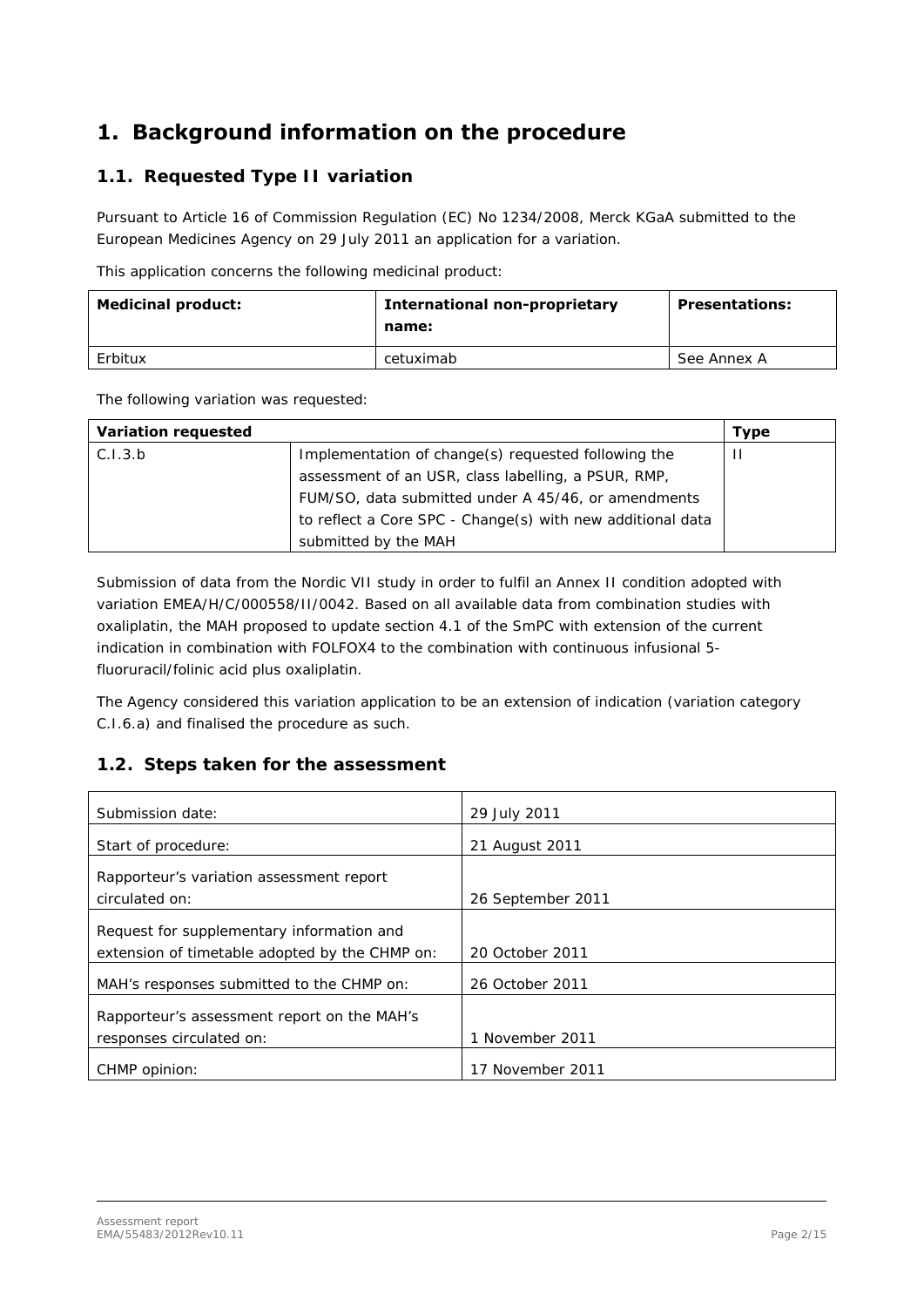#### *Information on Paediatric requirements*

Pursuant to Article 8 of Regulation (EC) No 1901/2006, the application included an EMA Decision P/345/2010 for the following condition:

- Treatment of adenocarcinoma of the colon and rectum
- Treatment of oropharyngeal, laryngeal or nasal epithelial carcinoma (excluding nasopharyngeal carcinoma or lymphoepithelioma)

on the granting of a class waiver.

## **2. Scientific discussion**

#### *2.1. Introduction*

Cetuximab is a chimeric monoclonal Immunoglobulin G1 (IgG1) antibody directed against the Epidermal Growth Factor Receptor (EGFR). EGFR signaling pathways are involved in the control of cell survival, cell cycle progression, angiogenesis, cell migration and cellular invasion/metastasis. Cetuximab binds to the EGFR with an affinity higher than that of endogenous ligands. Cetuximab blocks binding of endogenous EGFR ligands resulting in inhibition of the function of the receptor and induces the internalization of EGFR, which can lead to down-regulation of the receptor. Cetuximab also targets cytotoxic immune effector cells towards EGFR-expressing tumour cells (antibody dependent cell-mediated cytotoxicity, ADCC).

Erbitux is indicated for the treatment of patients with EGFR-expressing, KRAS (Kirsten rat sarcoma viral oncogene homologue) wild-type metastatic colorectal cancer:

- in combination with irinotecan-based chemotherapy or FOLFOX4

- as a single agent in patients who have failed oxaliplatin- and irinotecan-based therapy, and who are intolerant to irinotecan.

Erbitux is also indicated for the treatment of patients with squamous cell cancer of the head and neck:

- in combination with radiation therapy for locally advanced disease

- in combination with platinum-based chemotherapy for recurrent and/or metastatic disease.

In all indications, Erbitux is administered once a week as intravenous infusion at a maximum rate of 10 mg/min. The initial dose is 400 mg/m<sup>2</sup>, and all subsequent weekly doses are 250 mg/m<sup>2</sup>.

With this variation application the Marketing Authorisation Holder (MAH) submitted high level results of the Nordic VII study, which was an independent study not sponsored by the MAH, as well as responses to additional questions in order to fulfil the Annex II condition adopted by the CHMP in conclusion to the EMEA/H/C/000558/II/0042 (II/42) variation. With variation II/42, the mCRC indication 'in combination with chemotherapy' had been restricted to the 'combination with irinotecan-based chemotherapy or FOLFOX4' based on all relevant available data at the time and the CHMP proposed to revisit this indication upon availability of the results of the Nordic VII study.

In accordance with the conclusion of the variation II/42, conditions were imposed as set out in the Annex II of the marketing authorisation and which were as follows:

- As data for the Nordic VII study, which also employed a combination of cetuximab with an oxaliplatin/fluoropyrimidine regimen, were not available at the time of the assessment, the Marketing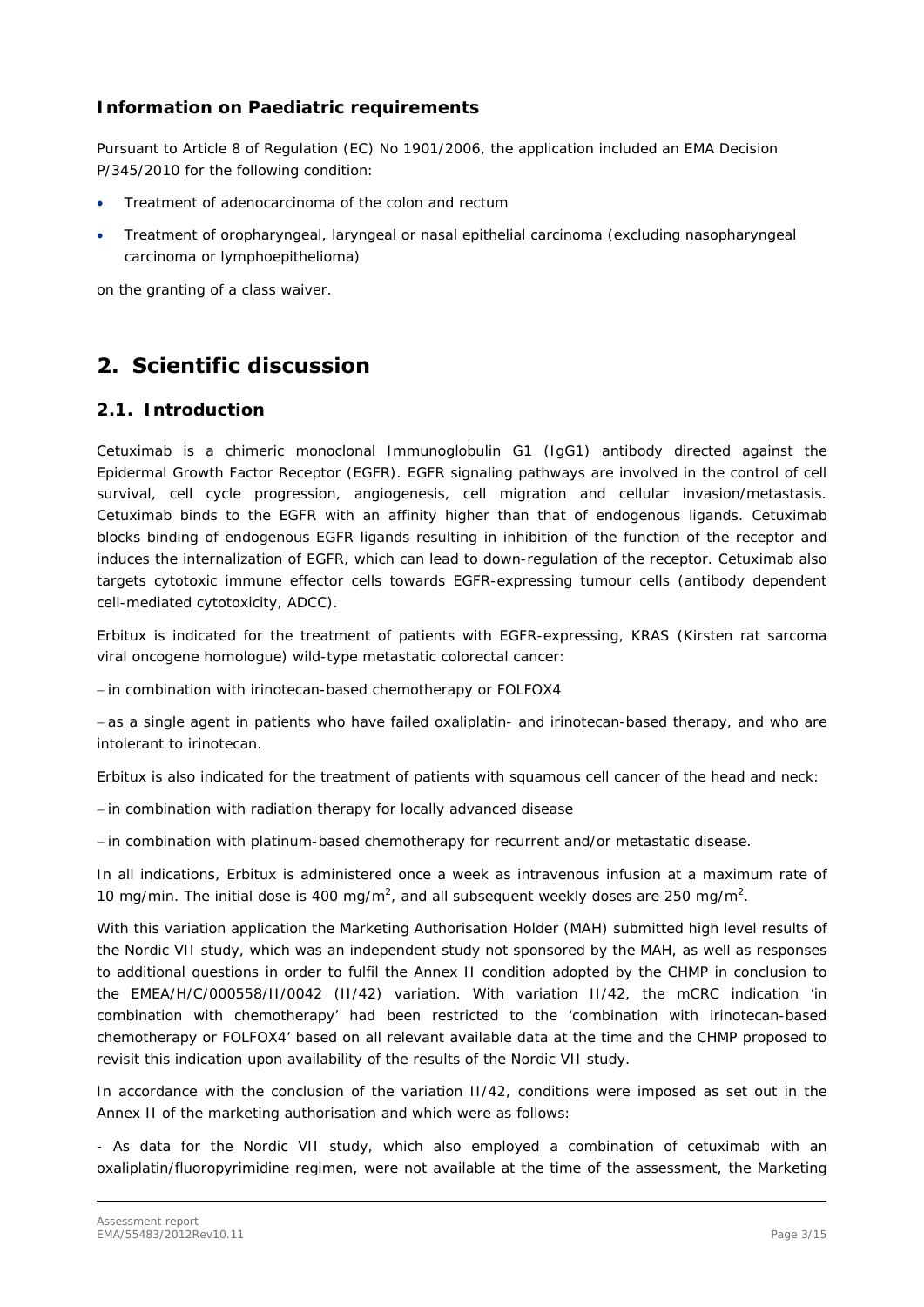Authorisation Holder (MAH) committed to submit a new variation application with the intention to include data from the Nordic VII study in section 5.1 of the SmPC.

- In 3 out of 4 studies with oxaliplatin-containing chemotherapy background regimens, no add on activity of cetuximab was seen in KRAS wild type tumours, the only positive study being a randomised phase II trial. The MAH should justify why the add-on option to FOLFOX4 should be retained in the SmPC.

**-** Taking non-clinical and clinical data from MAH sponsored and investigator initiated studies into account, are there reasons to believe that:

- there might be a negative dynamic interaction between oxaliplatin (FOLFOX4) and cetuximab in case of KRAS mutation positive tumours, something not seen for irinotecan?
- the apparent relationship between percentage of EGFR positive tumour cells and negative outcome in KRAS mutation positive tumours has a biological foundation?

Based on the data collected in fulfilment of these above conditions, the MAH proposed through this variation to extend the mCRC indication in combination with FOLFOX4 to the combination with continuous infusional 5-fluoruracil/folinic acid plus oxaliplatin.

#### *2.2. Non-clinical aspects*

#### *Cetuximab/oxaliplatin interaction and mechanism of adverse outcome in patients with mutant KRAS tumours*

In response to the questions whether:

- there might be a negative dynamic interaction between oxaliplatin (FOLFOX4) and cetuximab in case of KRAS mutation positive tumours, something not seen for irinotecan

- the apparent relationship between percentage of EGFR positive tumour cells and negative outcome in KRAS mutation positive tumours has a biological foundation

the MAH summarised data from non-clinical *in vitro* and *in vivo* studies (data not shown) discussed below. No experiments have been conducted in fresh tumour samples from patients with CRC with wild type or mutated KRAS.

### **2.2.1. Discussion**

The MAH argued that the majority of nonclinical data rather provide evidence for a positive or neutral interaction of cetuximab and oxaliplatin in *in vitro* and *in vivo* models from CRC and other indications, similarly as it is reported for combination of cetuximab with other chemotherapies such as other platinum derivates or topoisomerase I inhibitors. Two major molecular mechanisms contribute to the positive interaction of cetuximab and oxaliplatin:

1. Inhibition of oxaliplatin-induced activation of EGFR-mediated survival pathways by cetuximab.

2. Inhibition of EGFR-mediated DNA damage repair by cetuximab.

Both mechanisms were demonstrated in nonclinical models and were shown to be associated with the efficacy of the combination of cetuximab and oxaliplatin as well as other chemotherapies.

One in vitro study reported a negative interaction between cetuximab and oxaliplatin. It is difficult to put the data of this study into the overall context since: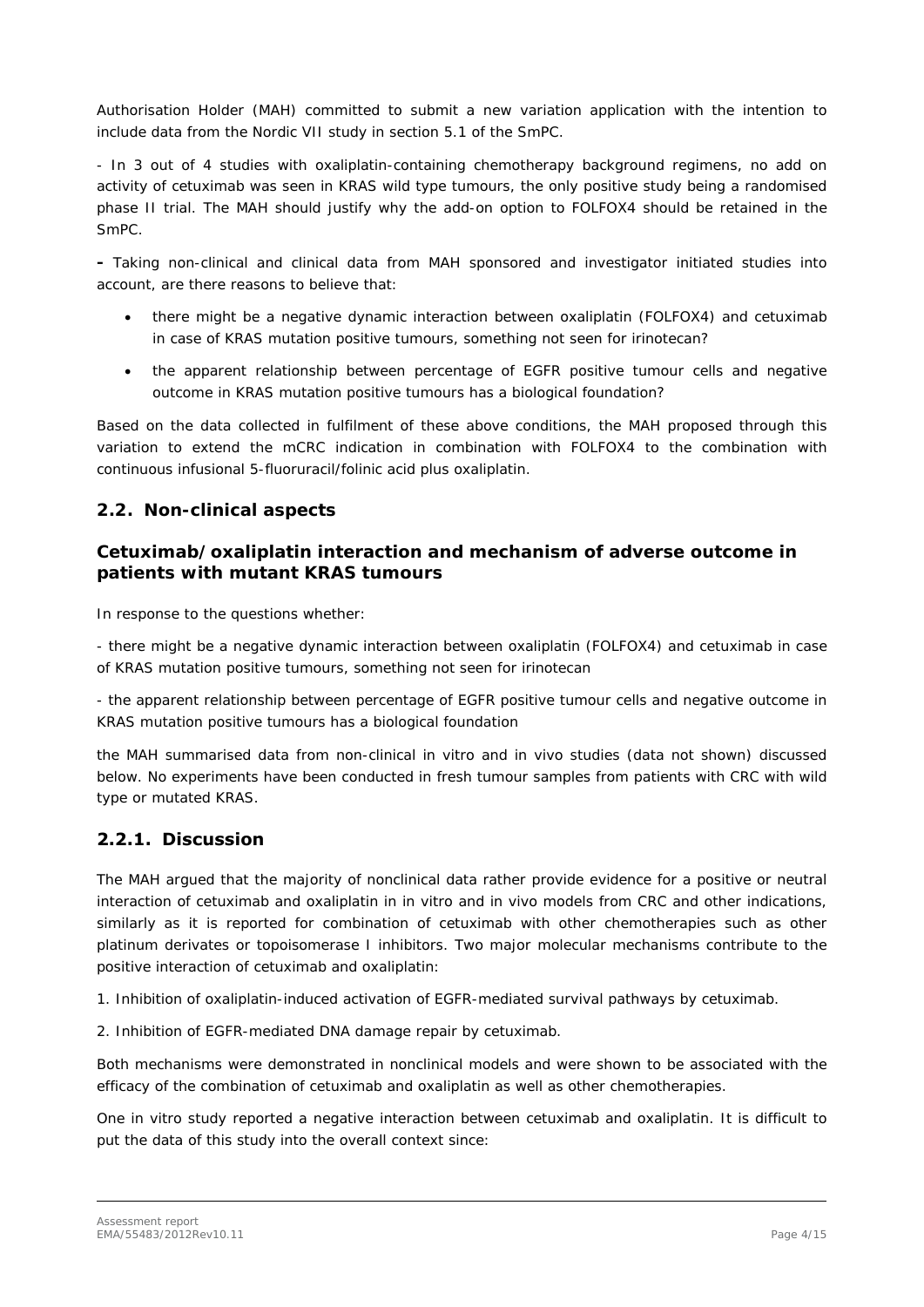1. the antagonistic activity was observed in cell lines in which other nonclinical studies saw a positive combination effect and

2. the antagonistic effect was obtained in KRAS wild-type cells, but not in KRAS mutated cell lines which is in contradiction to the situation observed in the clinical setting.

Nevertheless, the study provided a potential mechanistic rationale that might be of relevance to explain the observed antagonistic effect of the combination of cetuximab and oxaliplatin in patients with KRAS mutated tumours: In order to exert its cytotoxic effect, oxaliplatin relied on EGFR-mediated reactive oxygen species (ROS) production via Nox1, a mechanism that was blocked by cetuximab in those cells, so that addition of cetuximab to oxaliplatin produced an antagonistic activity.

The reason for the opposite role of the KRAS mutation status in this study is not known. However, the antagonistic effect occurred in two cell lines (HT-29-D4 and Caco-2) expressing EGFR on the cell surface whereas no combination effect was observed in two cell lines (SW480 and SW620) lacking EGFR expression on the cell surface. This is in line with the clinical data which suggested that the potential antagonistic effect in KRAS mutated tumours is absent or less pronounced in tumours with no or very low EGFR expression.

Cell line data are further complicated by the fact that certain cell lines are sensitive to cetuximab alone. E.g., the mechanistic interaction between cetuximab and oxaliplatin is currently being investigated in the parental CRC cell line SW48 (KRAS wt) and seven isogenic SW48 cell lines harbouring the most commonly occurring KRAS mutations in CRC. The parental, KRAS wt cell line SW48 has low to medium EGFR expression levels, but is very sensitive to EGFR inhibition by cetuximab already in *in vitro* growth assays. Interestingly, introducing KRAS mutations rendered the isogenic cell lines more resistant to cetuximab treatment. The degree of resistance varied among the different isogenic cell lines with KRAS mutations, but they all displayed higher IC50 values and/or less maximal inhibition in the *in vitro* growth assay compared to the parental, KRAS wt cells.

The cell lines showed variable sensitivity to growth inhibition to oxaliplatin, however within the same order of magnitude. No apparent difference was visible between KRAS wt and KRAS mt cells. The addition of cetuximab to oxaliplatin resulted in stronger growth inhibition than oxaliplatin alone for SW48 KRAS wt cells. Similar, but weaker effects were observed for SW48 cells harboring the KRAS mutations with the exception of one cell line, which reacted antagonistically when cetuximab was added to oxaliplatin concentrations particularly at or below the IC50 of oxaliplatin.

In conclusion, the MAH considered that most nonclinical studies point to a rather positive (or at least neutral) interaction of cetuximab and oxaliplatin including mechanistic rationales, similarly as it was described for combinations of cetuximab with other chemotherapies, such as topoisomerase I inhibitors. Until now, only limited nonclinical evidence exists for an antagonistic interaction that appears to occur in the clinical setting under certain circumstances such as mutated KRAS CRC tumours with higher EGFR expression levels. However, first hypotheses have been generated how EGFR signalling might not only protect against the cytotoxic action of chemotherapy, but could also be required for the activity of chemotherapy, thereby providing a mechanistic explanation for a potential negative interaction of cetuximab and oxaliplatin.

So far the nonclinical data do not allow a robust judgement of the influence of the KRAS mutation status and EGFR expression levels on the efficacy of the combination of cetuximab and oxaliplatin. More dedicated studies are needed to identify the main central factors and mechanisms that influence the interaction of the two compounds.

The CHMP considered that robust data on the possible association between EGFR expression level and interaction with oxaliplatin are not available. Further mechanistic studies are underway and might, if explants studies are undertaken, even shed some light on the clinical observation that there seems to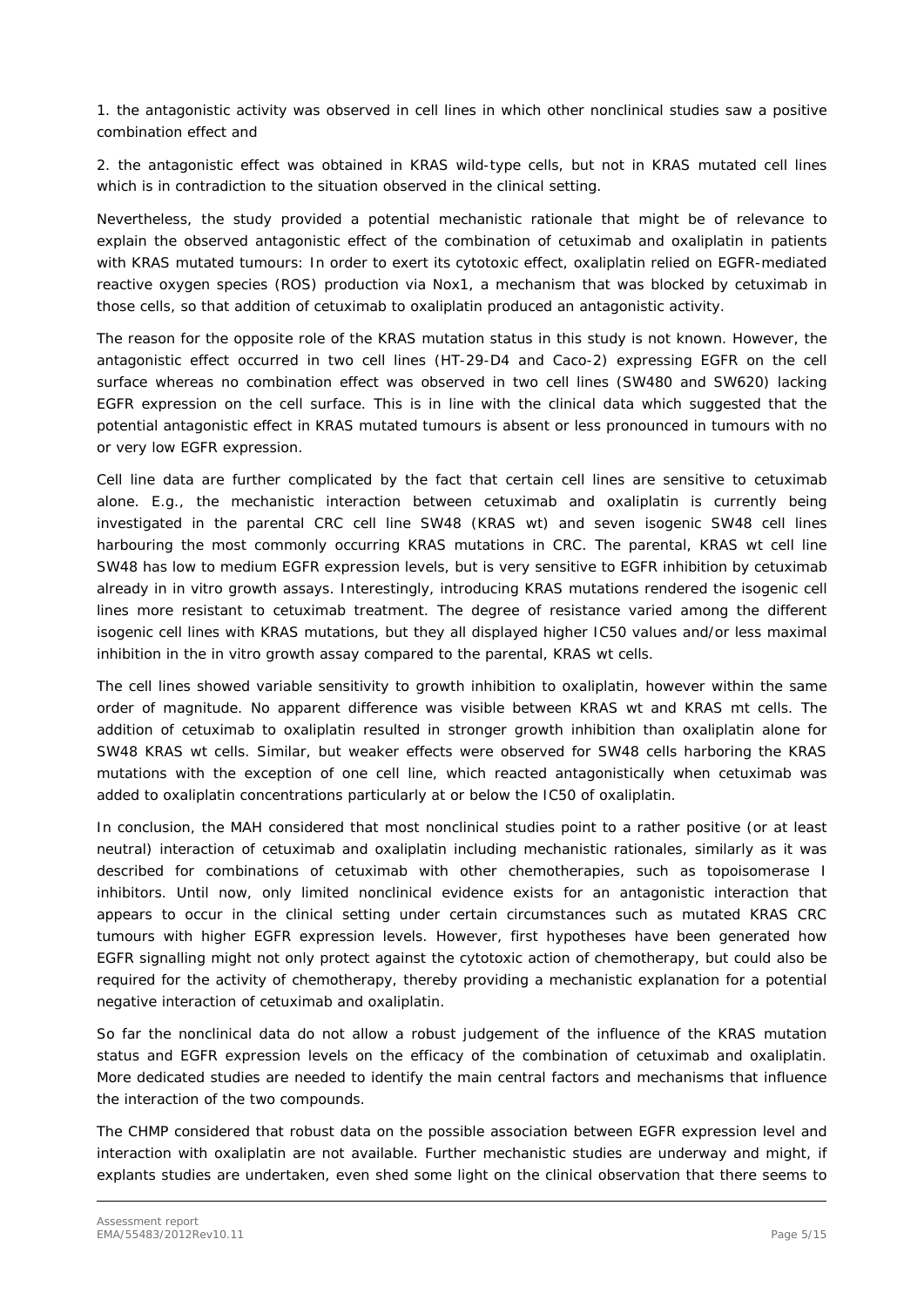be a negative interaction between oxaliplation containing regimens and cetuximab in KRAS mt CRC. Moreover, it is of obvious interest to investigate the reasons behind the negative effect of cetuximab on the activity of oxaliplatin in the isogeneic SW40 cell line carrying a specific KRAS mutation and to also see results of the above-mentioned cell line experiments (in SW40 cellls with wt KRAS or isogeneic clones carrying KRAS mutations) with irinotecan, too.

In conclusion, in the cell lines tested, KRAS status was non-informative for the interaction between oxaliplatin and cetuximab. The mechanistic background to the observed clinical phenomenon remains unexplained.

## *2.3. Clinical Efficacy aspects*

#### *Nordic VII*

The Nordic VII study was an investigator-sponsored trial sponsored by the Nordic Colorectal Cancer Biomodulation Group (NCCBG). The NCCBG owns the data collected in the Nordic VII study and is responsible for statistical analysis, reporting, and publication.

### **2.3.1. Methods – analysis of data submitted**

NORDIC VII was performed in Denmark, Finland, Iceland, Norway, and Sweden from May 2005 until May 2009. Important inclusion criteria were age > 18 and < 75 years, World Health Organization (WHO) performance status 0–2, no prior chemotherapy for advanced/metastatic disease, no previous oxaliplatin, and no current indications for resection with curative intent.

Eligible patients were randomly assigned, independently of KRAS status, in a ratio of 1:1:1 to one of 3 intravenous (IV) treatment regimens, administered in cycles of 2 weeks, with stratification by study centre:

Arm A: (Nordic) FLOX (oxaliplatin 85 mg/m² over 1 h (30 to 90 min), 5-FU 500 mg/m² as a bolus infusion ( $<$  5 min), followed 30 min later by bolus FA 60 mg/m<sup>2</sup> ( $<$  10 min) on days 1 and 2)

Arm B: Cetuximab plus FLOX (Cetuximab was given as an initial infusion of 400 mg/m² followed by weekly infusions of 250 mg/m²)

Arm C: Cetuximab and intermittent FLOX

The primary endpoint was progression-free survival (PFS) (RECIST) assessed every 8 weeks, calculated from randomisation to first recorded progression or death. Patients who had not progressed or died by a pre-specified cut-off date (approximately 12 months after last enrolled patient) were treated as censored. The main comparison was between arm B and A. As PFS is not considered an appropriate endpoint with regard to the stop and go principle (arm C), comparisons including arm C are primarily of interest for the secondary endpoint overall survival (OS).

### **2.3.2. Results**

In terms of biomarkers of interest, the following numbers were reported at baseline:

- KRAS: evaluable 88% (498/566), wild type 61% (303/498), mutant 39% (195/498)
- KRAS wild type: arm A 63% (97/155), arm B 57% (97/169), arm C 63% (109/174)
- BRAF: Evaluable 81% (457/566), mutant: 12% (55/457)
- BRAF mutant in KRAS wild type: arm A 21%, arm B 22% and arm C 17%.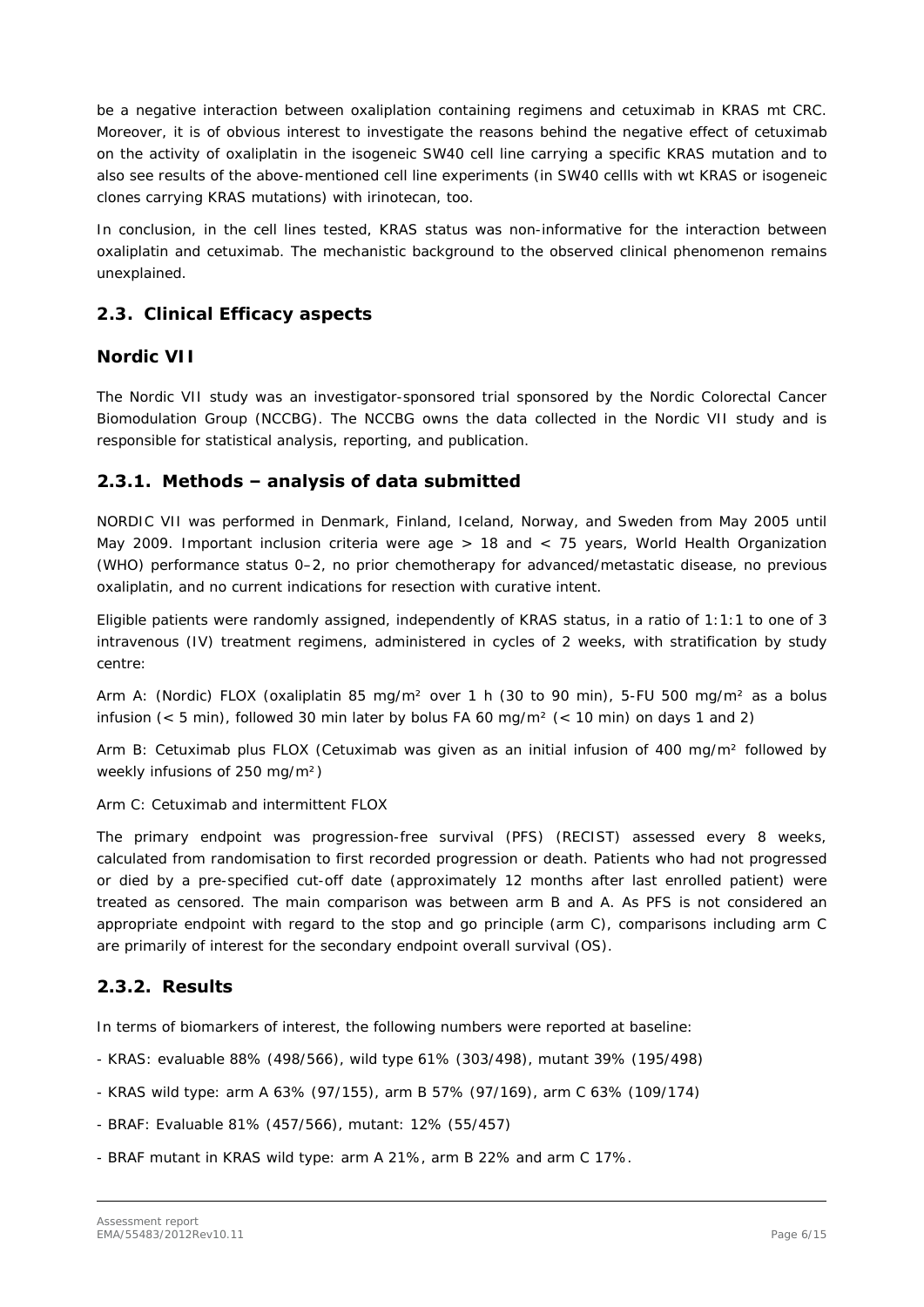Efficacy results are reported in the following tables and figure. Results presented in the tables are taken from the draft study report. Figures were copied from the relevant ASCO GI 2011 presentation and results reported in it were based on a slightly smaller number of events.

**Table 1: Confirmed ORR by treatment arm; ITT, wtKRAS, mtKRAS populations; Nordic VII** 

| Population            | Arm A  |    | Arm B  |    | Arm C  |    | Odds ratio <sup>a</sup> |        |
|-----------------------|--------|----|--------|----|--------|----|-------------------------|--------|
|                       | n/N    | %  | n/N    | %  | n/N    | %  | <b>B</b> vs A           | C vs A |
| <b>ITT</b>            | 74/185 | 40 | 94/194 | 48 | 84/187 | 45 | 1.41                    | 1.22   |
| <b>KRAS</b> wild type | 43/97  | 44 | 45/97  | 46 | 56/109 | 51 | 1.09                    | 1.33   |
| <b>KRAS</b> mutant    | 23/58  | 40 | 35/72  | 49 | 24/65  | 37 | 1.44                    | 1.23   |

n = number of patients with confirmed partial or complete response, N = number of patients in specified treatment arm and analysis population.

<sup>a</sup> Chi-square test was used for treatment comparisons.

| Variable /              |     | Arm A             | $A$ rm $B$<br>Arm C |                   |     |                   |
|-------------------------|-----|-------------------|---------------------|-------------------|-----|-------------------|
| population              | Ν   | Median (95% CI)   | Ν                   | Median (95% CI)   | N   | Median (95% CI)   |
| <b>PFS</b> time, months |     |                   |                     |                   |     |                   |
| ITT                     | 185 | 7.9(7.3, 8.7)     | 194                 | 8.3(7.7, 9.5)     | 187 | 7.4(6.7, 8.1)     |
| <b>KRAS</b> wild type   | 97  | 8.7(7.6, 9.6)     | 97                  | 7.9(7.0, 10.2)    | 109 | 7.5(6.6, 9.1)     |
| <b>KRAS</b> mutant      | 58  | 7.9(6.9, 9.0)     | 72                  | 9.3(7.7, 11.2)    | 65  | 7.3(6.3, 8.3)     |
| OS time, months         |     |                   |                     |                   |     |                   |
| <b>ITT</b>              | 185 | 20.4 (18.0, 24.1) | 194                 | 19.7 (17.0, 23.4) | 187 | 20.3 (16.9, 22.9) |
| <b>KRAS</b> wild type   | 97  | 22.0 (18.4, 26.0) | 97                  | 20.1 (15.8, 25.4) | 109 | 21.4 (15.1, 25.5) |
| <b>KRAS</b> mutant      | 58  | 20.4 (16.1, 29.0) | 72                  | 21.1 (16.8, 25.1) | 65  | 20.5 (17.1, 25.1) |

**Table 2: PFS and OS by treatment arm; ITT, wtKRAS, mtKRAS populations; Nordic VII** 

 $CI =$  confidence interval,  $N =$  number of patients in specified treatment arm and analysis population.

Note: The time period was from date of randomization to 31 October 2008 (PFS) or to 30 April 2009 (OS).

#### **Table 3: Statistical comparisons of PFS and OS between treatment arms; ITT, wtKRAS, mtKRAS populations; Nordic VII**

| Variable /              | A (ref) versus B    |                       | A (ref) versus C    |                       | B (ref) versus C    |                       |
|-------------------------|---------------------|-----------------------|---------------------|-----------------------|---------------------|-----------------------|
| population              | <b>Hazard</b> ratio | p-value<br>(log rank) | <b>Hazard ratio</b> | p-value<br>(log rank) | <b>Hazard ratio</b> | p-value<br>(log rank) |
| <b>PFS time, months</b> |                     |                       |                     |                       |                     |                       |
| ITT                     | 0.89                | 0.31                  | 1.24                | 0.11                  | 1.39                | 0.006                 |
| <b>KRAS</b> wild type   | 1.06                | 0.67                  | 1.21                | 0.20                  | 1.14                | 0.39                  |
| <b>KRAS</b> mutant      | 0.73                | 0.08                  | 1.48                | 0.09                  | 2.1                 | 0.0002                |
| OS time, months         |                     |                       |                     |                       |                     |                       |
| ITT                     | 1.06                | 0.65                  | 1.08                | 0.78                  | 1.02                | 0.87                  |
| <b>KRAS</b> wild type   | 1.20                | 0.47                  | 1.12                | 0.64                  | 1.14                | 0.78                  |
| <b>KRAS</b> mutant      | 0.99                | 0.89                  | 1.11                | 0.86                  | 1.13                | 0.95                  |

Note: Hazard ratios were estimated using the Cox proportional hazards model.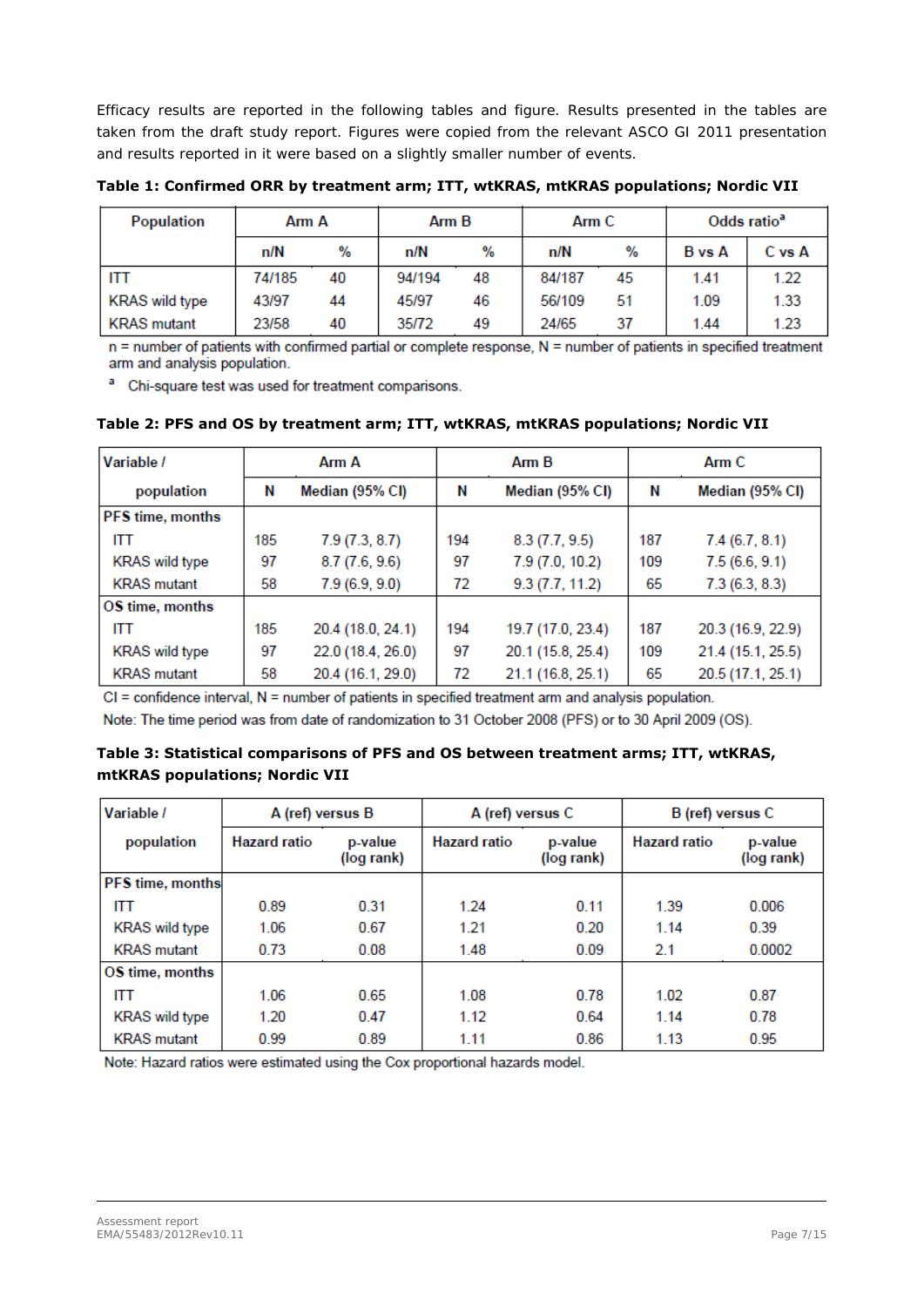

**Figure 1: Kaplan-Meier curves of PFS in wtKRAS and mtKRAS populations, Nordic VII** 

In terms of exposure and in the ITT population, the dose intensities and number of cycles for 5-FU and oxaliplatin were similar in arms A and B. However, relative dose intensities compared to the expected intensity without dose adjustments were not reported.

## **2.3.3. Discussion**

The description of the results for the Nordic VII study was based on the study protocol, a draft study report prepared by an involved contract research organization and records from a poster published at the ASCO GI 2011 conference.

With regard to study treatments, 5-FU was administered in Nordic VII as a bolus infusion (FLOX regimen) while the FOLFOX regimens utilise continuous infusion. The Nordic FLOX regimen is used almost exclusively within the Nordic area.

On the biomarker data, mutated BRAF appears to be a prognostic factor of poor outcome in CRC; whether it is also predictive of poor cetuximab activity is disputed.

With regard to ORR data (Table 1), the MAH stated that 95% CI and p-values were not available. The seemingly higher ORR in arm B than in arm A in the mutant KRAS groups prompted the assessor to calculate the 95% CI for the difference between arms A and B: this was (-8%, +26%), B performing 'better' than A. Even though the difference is not statistically significant, note that the ORRs in the wild type KRAS groups are rather similar in arms A and B. Thus the results must be regarded as unexpected in that they are showing a tendency for benefit from cetuximab in the mutant KRAS group and no difference in the wild type KRAS group.

In terms of PFS (Tables 2 and 3, Figure 1), the comparison of primary interest is between arms A and B. In KRAS wild type, results are similar, while in the KRAS mutant groups, arm B tends to be better than A (HR 0.7, p=0.07), again clearly unexpected.

OS results (Tables 2 and 3) indicate similarity.

Overall, available results were considered by the MAH as incomplete as, among other information, the following were missing: results for the KRAS-evaluable and non-evaluable populations, relative dose densities, safety analyses by KRAS status, and second-line treatment. Based on this, reported results were considered to be preliminary. Therefore, a meaningful and complete assessment of the outcome of the Nordic VII study is not yet possible.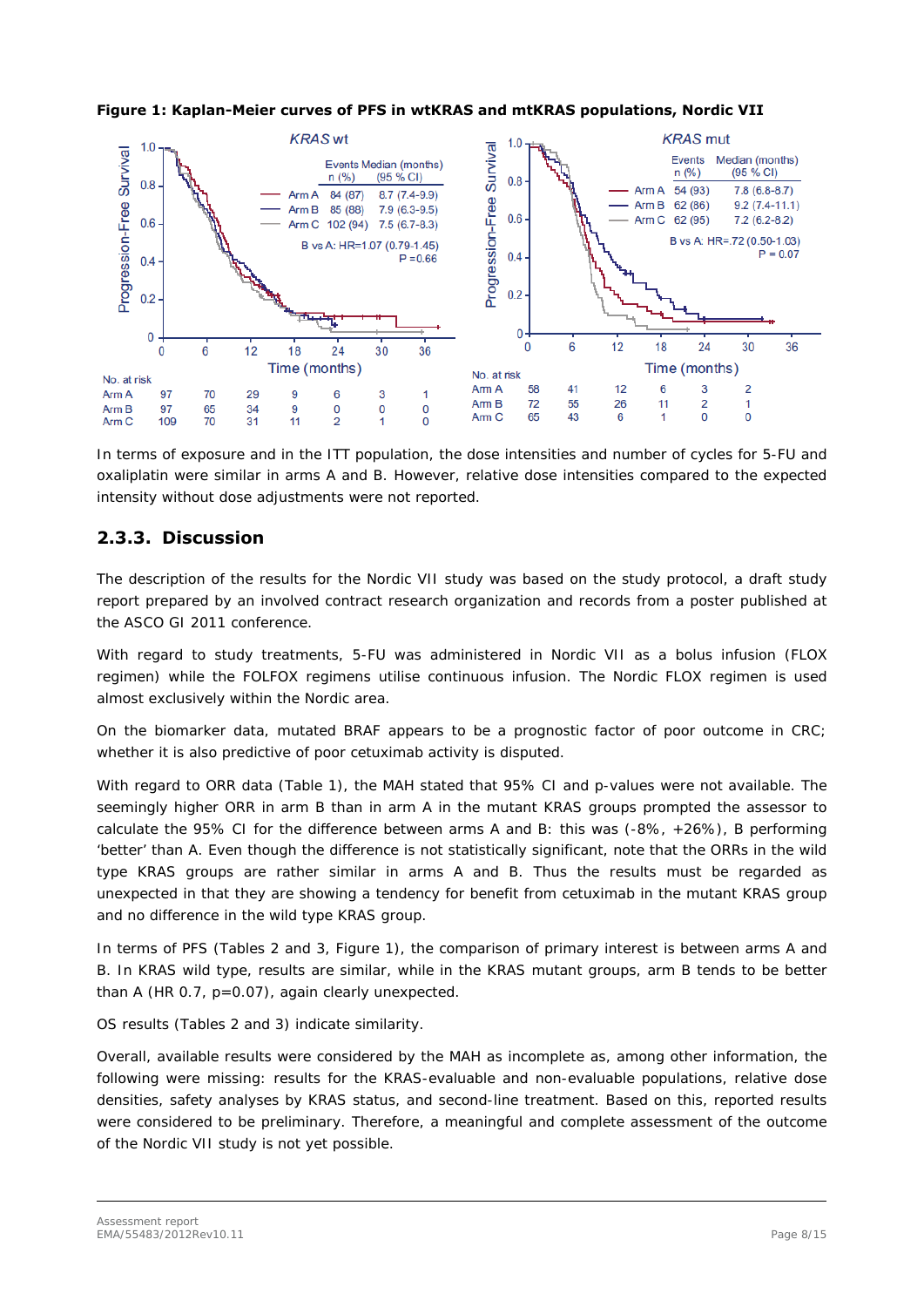The CHMP considered that NORDIC VII is the only study where cetuximab as add-on to chemotherapy in CRC appears to be associated with add-on activity in patients with KRAS mutant disease, albeit statistically formally not significant ( $p=0.07$  for PFS). Actually, as add-on to FOLFOX a negative interaction between FOLFOX and cetuximab has been seen in this population (in contrast to irinotecan based regimens). No mechanistic explanation has been identified as discussed previously. In contrast, no discernable add-on activity is seen in the target population, i.e. patients with wild type KRAS tumours.

Absence of add-on activity in the target population could be related to the background chemotherapy regimen, i.e. 5-FU as bolus instead of infusional as in FOLFOX, but why that should be the case is not obvious. Alternative explanations include differences in study populations, less rigorous assessment of events of progression, censoring rules etc., i.e. factors reducing 'assay sensitivity' (as in the COIN study). However, the dose intensity of the FLOX regimen seems similar in arms A and B.

Apparent add-on activity in mutant KRAS tumours could be a spurious finding related to imbalances in hidden and important prognostic factors (but not predictive of cetuximab activity) as all available clinical data indicate that cetuximab (and panitumumab) are devoid of activity in this population. As the study was not stratified by KRAS status for obvious reasons, such imbalances could affect results in both wild type and mutant KRAS subgroups and could produce the reported results seemingly contradicting all available prior data independently of and without any consequence for the predictive value of KRAS mutation status.

The results, as reported by the MAH, were reviewed in detail and no convincing explanation to the rather surprising results of an apparent add-on benefit of cetuximab in patients with mutant KRAS tumours has been identified. Whether the full study report, e.g. with respect to dose intensity, discontinuations, distribution of PFS events, sensitivity analyses, etc. will provide further clarity is considered rather unlikely. However, the MAH should still provide the final clinical study report of Nordic VII, when available although provision of this report is no longer considered key to the benefitrisk balance of cetuximab in combination with oxaliplatin-based chemotherapy used in the treatment of metastatic colorectal cancer. This is because the report is unlikely to pinpoint the reason(s) for the unexpected results, while the study also used an oxaliplatin-based regimen with bolus 5-FU administration, which is outside the final indication in combination with FOLFOX in which a continuous 5-FU infusion is being employed.

### *Cetuximab add-on activity to oxaliplatin-containing chemotherapy*

As mentioned earlier, in three out of four studies with oxaliplatin-containing chemotherapy background regimens, no add on activity of cetuximab is seen in KRAS wild type tumours, the only positive study being a randomised phase II trial (OPUS). The MAH was asked to justify why the add-on option to FOLFOX4 should be retained in the SmPC.

## **2.3.4. Methods – analysis of data submitted**

The MAH provided a tabulated overview of studies employing cetuximab in combination with oxaliplatin-containing regimens. This included the four studies mentioned before (OPUS, CAIRO2, COIN, Nordic VII).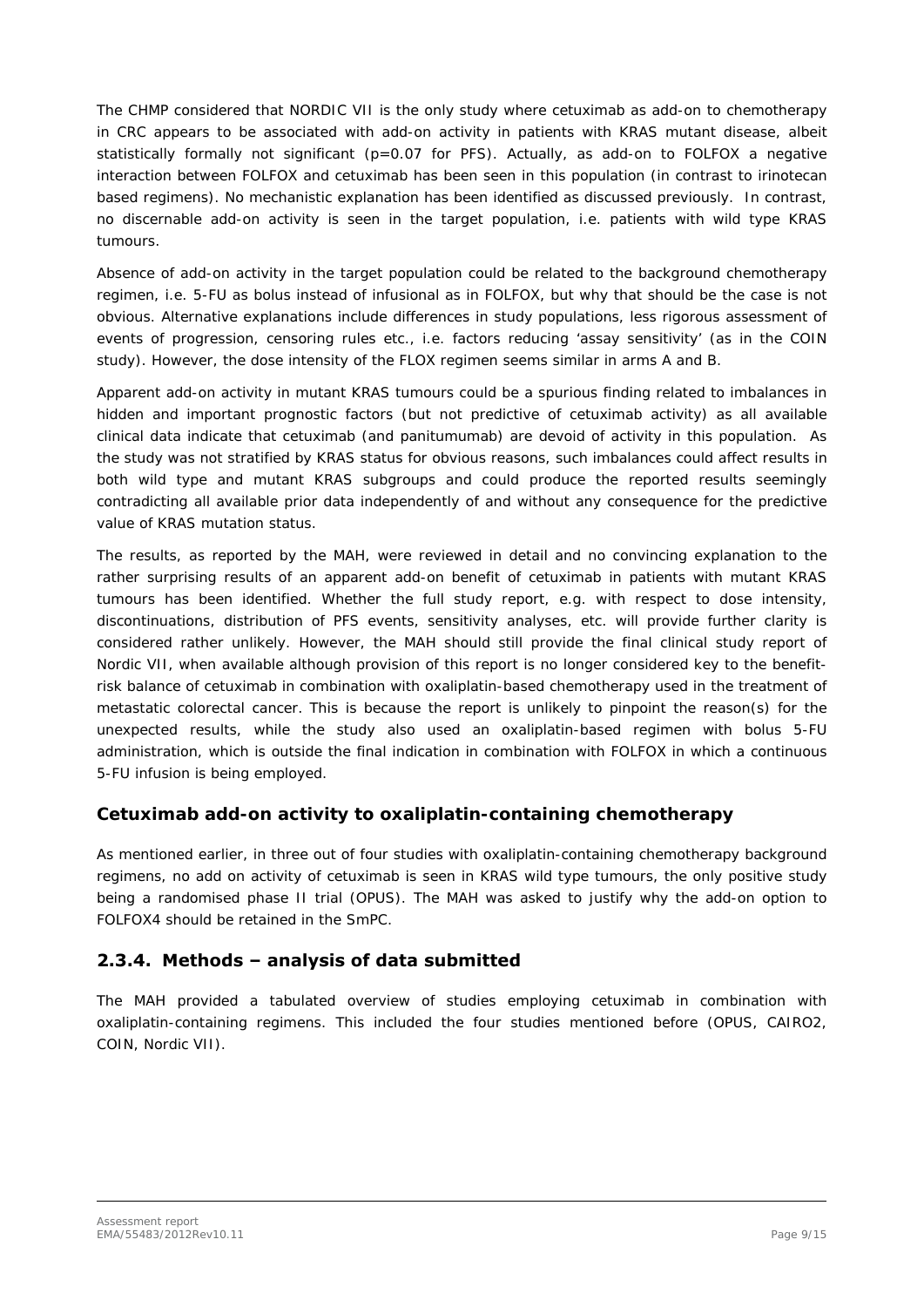#### **Table 4: Overview of studies employing cetuximab and oxaliplatin-containing chemotherapy**

| <b>Study</b>                                   | Indication                                                                                                 | <b>Study design</b>                                                            | Regimen                                                                                        | Patients*<br><b>ITT/KRAS wt</b> |  |  |  |  |  |
|------------------------------------------------|------------------------------------------------------------------------------------------------------------|--------------------------------------------------------------------------------|------------------------------------------------------------------------------------------------|---------------------------------|--|--|--|--|--|
| alone                                          | Trials comparing cetuximab plus oxaliplatin and infusional 5-FU/FA with oxaliplatin and infusional 5 FU/FA |                                                                                |                                                                                                |                                 |  |  |  |  |  |
| EMR 62 202-047<br>(OPUS)                       | 1st line mCRC                                                                                              | Phase II<br>2-arm, controlled                                                  | cetuximab + FOLFOX4 vs<br>FOLFOX4                                                              | 169/82                          |  |  |  |  |  |
| COIN (IST)<br>OxMdG subgroup                   | 1st line mCRC                                                                                              | Phase III<br>3-arm, controlled                                                 | cetuximab + OxMdG vs<br>OxMdG                                                                  | 281/117                         |  |  |  |  |  |
|                                                |                                                                                                            |                                                                                | Trials comparing cetuximab plus oxaliplatin and infusional 5-FU/FA with cetuximab plus FOLFIRI |                                 |  |  |  |  |  |
| <b>CECOG CORE</b><br>$1.2.001$ (IST)           | 1st line mCRC                                                                                              | Phase II<br>2-arm, controlled                                                  | cetuximab + FOLFIRI vs<br>cetuximab + FOLFOX6                                                  | 77/34                           |  |  |  |  |  |
| CELIM (IST)                                    | neoadjuvant,<br>unresectable<br>liver metastases                                                           | Phase II<br>2-arm, controlled                                                  | cetuximab + FOLFIRI vs<br>cetuximab + FOLFOX6                                                  | 53/NA                           |  |  |  |  |  |
|                                                |                                                                                                            | Further trials investigating cetuximab plus oxaliplatin and infusional 5-FU/FA |                                                                                                |                                 |  |  |  |  |  |
| <b>CECOG CORE</b><br>1.2.002 (IST)             | 1st line mCRC                                                                                              | Phase II<br>2-arm, controlled                                                  | cetuximab q1w + FOLFOX4 vs<br>cetuximab q2w + FOLFOX4                                          | 152/152                         |  |  |  |  |  |
| EMR 200025-001<br>(FUTURE)<br>FOLFOX4 arm      | 1st line mCRC                                                                                              | Phase II<br>2-arm, controlled                                                  | cetuximab + FOLFOX4                                                                            | 150/56                          |  |  |  |  |  |
|                                                |                                                                                                            |                                                                                | Uncontrolled trials investigating cetuximab plus oxaliplatin and infusional 5-FU/FA            |                                 |  |  |  |  |  |
| EMR 62 202-018<br>(ACROBAT)                    | 1st line mCRC                                                                                              | Phase II<br>uncontrolled                                                       | cetuximab + FOLFOX4                                                                            | <b>43/NA</b>                    |  |  |  |  |  |
| EMR 62 202-021                                 | 1st line mCRC                                                                                              | Phase I/II<br>uncontrolled                                                     | cetuximab + FUFOX                                                                              | 49/NA                           |  |  |  |  |  |
| Boccia et al.,<br>2010                         | 1st line mCRC                                                                                              | Phase II<br>uncontrolled                                                       | cetuximab + FOLFOX6                                                                            | <b>67/NA</b>                    |  |  |  |  |  |
| Colucci et al.,<br>2010                        | 1st line mCRC                                                                                              | Phase II<br>uncontrolled                                                       | cetuximab + FOLFOX4                                                                            | 67/22                           |  |  |  |  |  |
| <b>Ongoing studies</b>                         |                                                                                                            |                                                                                |                                                                                                |                                 |  |  |  |  |  |
| EMR 62 202-057<br>(TAILOR)                     | 1st line mCRC<br>Chinese popn                                                                              | Phase III<br>2-arm, controlled                                                 | cetuximab + FOLFOX4 vs<br>FOLFOX4                                                              | Ongoing                         |  |  |  |  |  |
| EMR 62 202-505<br>(APEC)                       | 1st line mCRC                                                                                              | Phase II<br>uncontrolled                                                       | cetuximab q2w +<br><b>FOLFIRI or FOLFOX6</b>                                                   | Ongoing                         |  |  |  |  |  |
| <b>CALGB 80405</b><br>(IST)                    | 1st line mCRC                                                                                              | Phase III<br>3-arm, controlled                                                 | cetuximab +<br><b>FOLFIRI or FOLFOX vs</b><br>beva + FOLFIRI or FOLFOX**                       | Ongoing                         |  |  |  |  |  |
| Studies using other oxaliplatin-based regimens |                                                                                                            |                                                                                |                                                                                                |                                 |  |  |  |  |  |
| SAKK (IST)                                     | 1st line mCRC                                                                                              | Phase II<br>2-arm, controlled                                                  | cetuximab + XELOX vs<br><b>XELOX</b>                                                           | 37/NA                           |  |  |  |  |  |
| COIN (IST)<br>XELOX subgroup                   | 1st line mCRC                                                                                              | Phase III<br>3-arm, controlled                                                 | cetuximab + XELOX vs<br><b>XELOX</b>                                                           | 543/245                         |  |  |  |  |  |
| <b>EXPERT-C (IST)</b>                          | neoadjuvant CT<br>then CRT high-<br>risk rectal cancer                                                     | Phase II<br>2-arm, controlled                                                  | cetuximab + CAPOX vs<br><b>CAPOX</b>                                                           | 83/46                           |  |  |  |  |  |
| CAIRO2 (IST)                                   | 1st line mCRC                                                                                              | Phase III<br>2-arm, controlled                                                 | cetuximab + beva+ XELOX vs<br>beva+ XELOX                                                      | 368/158                         |  |  |  |  |  |
| EMR 200025-001<br>(FUTURE),<br>UFOX arm        | 1st line mCRC                                                                                              | Phase II<br>2-arm, controlled                                                  | cetuximab + UFOX                                                                               | 152/40                          |  |  |  |  |  |
| Nordic VII (IST)                               | 1 <sup>st</sup> line mCRC                                                                                  | Phase III<br>3-arm, controlled                                                 | cetuximab + FLOX vs cetuximab<br>+ intermittent FLOX vs FLOX                                   | 194/97                          |  |  |  |  |  |

beva= bevacizumab, CRT= chemoradiotherapy, CT= chemotherapy, IST= investigator sponsored trial, mCRC= metastatic colorectal cancer, NA= not available, q1w= weekly, q2w= every 2 weeks, wt= wild type

\*arm with cetuximab plus continuous CT only in case of controlled studies \*\*third arm using cetuximab+bevacizumab+FOLFIRI or FOLFOX stopped prematurely. All studies were open-label, multicentre; in controlled studies with more than 1 arm randomisation was with equal allocation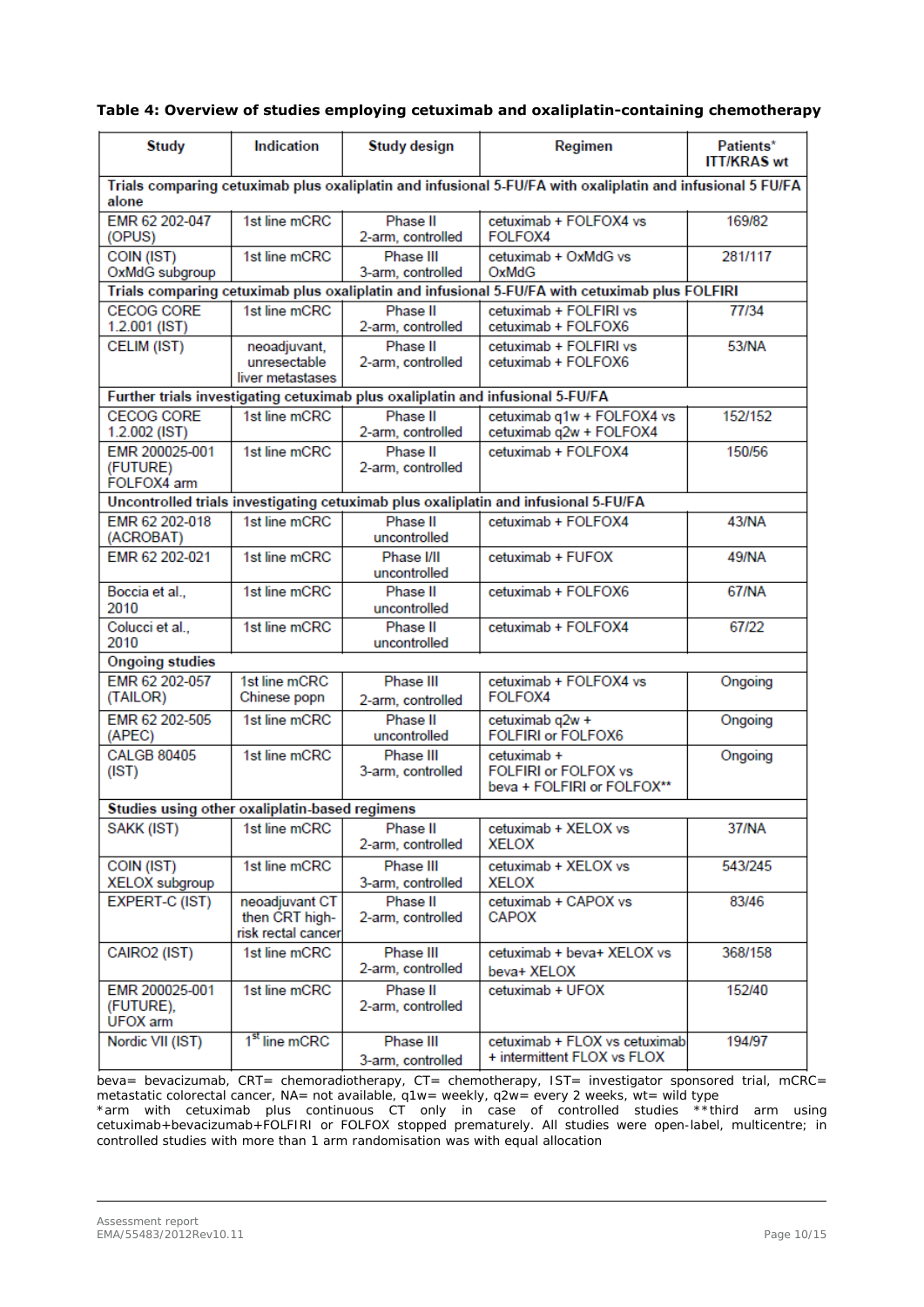## **2.3.5. Results**

Results from the tabulated studies were reported by the MAH. The most pertinent results for the discussion are presented below.

The first line studies 'OPUS' and 'COIN' have been discussed in detail before. For COIN, the MAH has focused on the modified De Gramont regimen (OxMdG), i.e. the arm with infusional 5-FU and presents pooled results of OPUS and COIN and then compares the results with "CRYSTAL" i.e. the first-line FOLFIRI +/- cetuximab study.

|  | Table 5: Comparison of pooled efficacy results in OPUS and COIN (OxMdG) vs CRYSTAL |  |
|--|------------------------------------------------------------------------------------|--|
|--|------------------------------------------------------------------------------------|--|

| <b>Efficacy endpoint /</b><br>parameter | Pooled analysis'<br>EMR 62 202-047 (OPUS)<br>and COIN OxMdG subgroup<br><b>KRAS</b> wild-type population |                     | EMR 62 202-013 (CRYSTAL)<br><b>KRAS</b> wild-type population |                |  |
|-----------------------------------------|----------------------------------------------------------------------------------------------------------|---------------------|--------------------------------------------------------------|----------------|--|
|                                         | Cetuximab<br>+ FOLFOX                                                                                    | <b>FOLFOX</b>       | Cetuximab<br>+ FOLFIRI                                       | <b>FOLFIRI</b> |  |
| ORR.<br>OR [95% CI]                     |                                                                                                          | 1.87 [1.07, 3.28]   | 2.069 [1.515, 2.826]                                         |                |  |
| PFS.<br>HR [95% CI]                     | $0.69$ [0.52, 0.92]                                                                                      |                     | 0.696 [0.558, 0.867]                                         |                |  |
| OS,<br><b>HR [95% CI]</b>               |                                                                                                          | $0.90$ [0.73, 1.11] | 0.796 [0.670, 0.946]                                         |                |  |

CI = confidence interval, HR = hazard ratio, OR = odds ratio, ORR = overall response rate, OS = overall survival, PFS = progression-free survival

\* random effect model

In the CECOG CORE study, the FOLFIRI or FOLFOX6 regimens were compared, each with cetuximab as add-on.

#### **Table 6: Efficacy of cetuximab+infusional 5-FU/FA+oxaliplatin vs cetuximab+FOLFIRI, study CECOG CORE 1.2.001**

| Study / endpoint               | <b>ITT</b> population<br>(independent of KRAS status) |            |        | <b>KRAS</b> wild-type population    |                              |             |     |                                   |
|--------------------------------|-------------------------------------------------------|------------|--------|-------------------------------------|------------------------------|-------------|-----|-----------------------------------|
| <b>CECOG CORE 1.2.001</b>      | Cetuximab+<br><b>FOLFIRI</b>                          |            |        | Cetuximab +<br><b>FOLFOX6</b>       | Cetuximab+<br><b>FOLFIRI</b> |             |     | Cetuximab +<br><b>FOLFOX6</b>     |
| Number of patients             |                                                       | 74         |        | 77                                  |                              | 28          | 34  |                                   |
| ORR, % patients [95% CI]       | 45                                                    | [33, 57]   | 43     | [32, 55]                            | 50                           | [31, 69]    | 56  | [38, 73]                          |
| Odds ratio [95% CI]            |                                                       |            |        | $0.93$ [0.49, 1.77]                 | NА                           |             |     |                                   |
| p-value (CMH test)             |                                                       |            | NА     |                                     | NА                           |             |     |                                   |
| Median PFS, months<br>[95% CI] | 8.3                                                   | [7.4, 8.7] |        | 8.6 [6.3, 9.7]                      | 8.4                          | [3.2, 11.3] | 9.1 | [8.3, 11.1]                       |
| Hazard ratio [95% CI]          |                                                       |            |        | 1.06 [0.74, 1.52]                   | NА                           |             |     |                                   |
| p-value (log rank test)        |                                                       |            | 0.7375 |                                     |                              |             | NА  |                                   |
| Median OS, months [95% CI]     |                                                       |            |        | 18.9 [14.7, 23.9] 17.4 [14.9, 22.6] |                              |             |     | 19.9 [11.9, NA] 22.5 [17.1, 28.9] |
| Hazard ratio [95% CI]          | 0.98(0.67, 1.44)                                      |            |        | NΑ                                  |                              |             |     |                                   |
| p-value (log rank test)        |                                                       |            | 0.9230 |                                     | NΑ                           |             |     |                                   |

Moreover, the MAH has tabulated the results of single arm studies where cetuximab was used as addon to infusional 5-FU and oxaliplatin. The table also contains the controlled CECOG CORE 1.2.002 study which did not employ any treatment arm without cetuximab, as well as the controlled FUTURE study, in which the control (no-cetuximab) arm received an non-infusional fluoropyrimidine regimen; hence,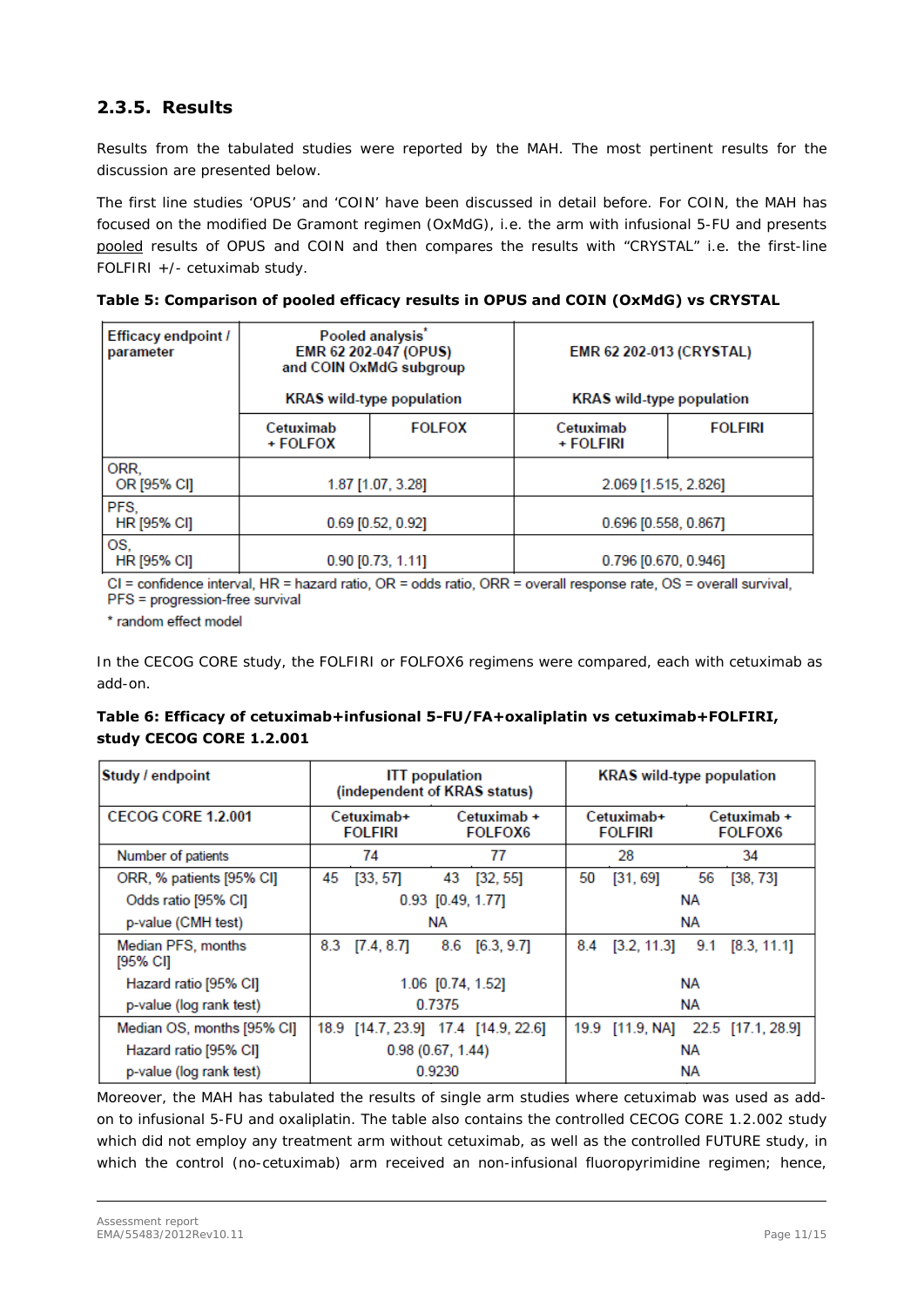these two studies were considered as single-arm for the purposes of this table. As reference, EMR 62 202-047 (OPUS) was also included in the table.

|  | Table 7: Efficacy of cetuximab+infusional 5-FU/FA+oxaliplatin in studies without a control |  |  |  |
|--|--------------------------------------------------------------------------------------------|--|--|--|
|  | group and comparison with results from OPUS                                                |  |  |  |

|                                                        |      | <b>ITT</b> population<br>(independent of KRAS status) | <b>KRAS</b> wild-type population       |                    |  |
|--------------------------------------------------------|------|-------------------------------------------------------|----------------------------------------|--------------------|--|
|                                                        |      | Cetuximab + FOLFOX                                    |                                        | Cetuximab + FOLFOX |  |
| CECOG CORE 1.2.002 (cetuximab weekly + FOLFOX4)        |      |                                                       |                                        |                    |  |
| Number of patients                                     |      | Not applicable                                        |                                        | 75                 |  |
| ORR, % patients [95%CI]                                |      |                                                       | 51                                     | [39, 62]           |  |
| Median PFS, months [95% CI]                            |      |                                                       | 9.5                                    | [7.6, 11.2]        |  |
| CECOG CORE 1.2.002 (cetuximab every 2 weeks + FOLFOX4) |      |                                                       |                                        |                    |  |
| Number of patients                                     |      | Not applicable                                        |                                        | 77                 |  |
| ORR, % patients [95%CI]                                |      |                                                       | 62                                     | [51, 73]           |  |
| Median PFS, months [95% CI]                            |      |                                                       | 9.2                                    | [7.8, 10.0]        |  |
| FUTURE (cetuximab weekly + FOLFOX4)                    |      |                                                       |                                        |                    |  |
| Number of patients                                     |      | 150                                                   |                                        | 56                 |  |
| ORR, % patients [95%CI]                                | 51.3 | [43.0, 59.6]                                          |                                        | 62.5 [48.5, 75.1]  |  |
| Median PFS, months [95% CI]                            | 8.2  | [7.5, 9.2]                                            | 9.2                                    | [7.4, 9.5]         |  |
| Median OS, months [95% CI]                             |      |                                                       | Results not mature at time of analysis |                    |  |
| EMR 62 202.018 (ACROBAT, cetuximab weekly + FOLFOX4)   |      |                                                       |                                        |                    |  |
| Number of patients                                     |      | 43                                                    |                                        | Not available      |  |
| ORR, % patients [95%CI]                                | 72   | [56, 85]                                              |                                        |                    |  |
| Median PFS, months [95% CI]                            | 12.3 | [T.7, 15.8]                                           |                                        |                    |  |
| Median OS, months [95% CI]                             | 30.0 | [17.8, 33.8]                                          |                                        |                    |  |
| EMR 62202-021 (cetuximab weekly + FUFOX)               |      |                                                       |                                        |                    |  |
| Number of patients                                     |      | 49                                                    |                                        | Not available      |  |
| ORR, % patients [95%CI]                                | 57   | [42, 71]                                              |                                        |                    |  |
| Median PFS, months [95% CI]                            | 8.1  | [6.0, 9.7]                                            |                                        |                    |  |
| Median OS, months [95% CI]                             | 28.2 | [14.7, NE]                                            |                                        |                    |  |
| Boccia (cetuximab weekly + FOLFOX6)                    |      |                                                       |                                        |                    |  |
| Number of patients                                     |      | 67                                                    |                                        | Not available      |  |
| ORR, % patients [95%CI]                                | 44.8 | [33.5, 56.7]                                          |                                        |                    |  |
| Median PFS, months [95% CI]                            | 9.3  | [7.0, 11.3]                                           |                                        |                    |  |
| Median OS, months [95% CI]                             | 21.7 | [17.5, 27.8]                                          |                                        |                    |  |
| Colucci (cetuximab weekly + FOLFOX4)                   |      |                                                       |                                        |                    |  |
| Number of patients                                     |      | 67                                                    |                                        | 22                 |  |
| ORR, % patients [95%CI]                                | 64.2 | [52.5, 75.5]                                          | 74.7 NA                                |                    |  |
| Median TTP, months [95% CI]                            | 10   | <b>NA</b>                                             | $12-12$                                | [9.0, 17.7]        |  |
| Median OS, months [95% CI]                             | 22   | NΑ                                                    | 27.3                                   | [19.7, 36.8]       |  |
| EMR 62 202-047 (cetuximab weekly+ FOLFOX4)             |      |                                                       |                                        |                    |  |
| Number of patients                                     |      | 169                                                   |                                        | 82                 |  |
| ORR, % patients [95%CI]                                | 45.6 | [37.9, 53.4]                                          | 57.3                                   | [45.9, 68.2]       |  |
| Median PFS, months [95% CI]                            | 7.2  | [5.6, 7.7]                                            | 8.3                                    | [7.2, 12.0]        |  |
| Median OS, months [95% CI]                             | 18.3 | [14.8, 20.4]                                          | 22.8                                   | [19.3, 25.9]       |  |

CI = confidence interval, CT = chemotherapy, CMH test = Cochran-Mantel Haenszel test, NA = not available, NE = not evaluable, ORR = overall response rate, OS = overall survival, PFS = progression-free survival,  $TTP = time to progression$ 

Finally, EXPERT-C was a small, complex, randomised study where neoadjuvant capacitabine + oxaliplatin (CAPOX) **+/-** cetuximab (followed by chemoradiotherapy (CRT), surgery and adjuvant CAPOX) were compared.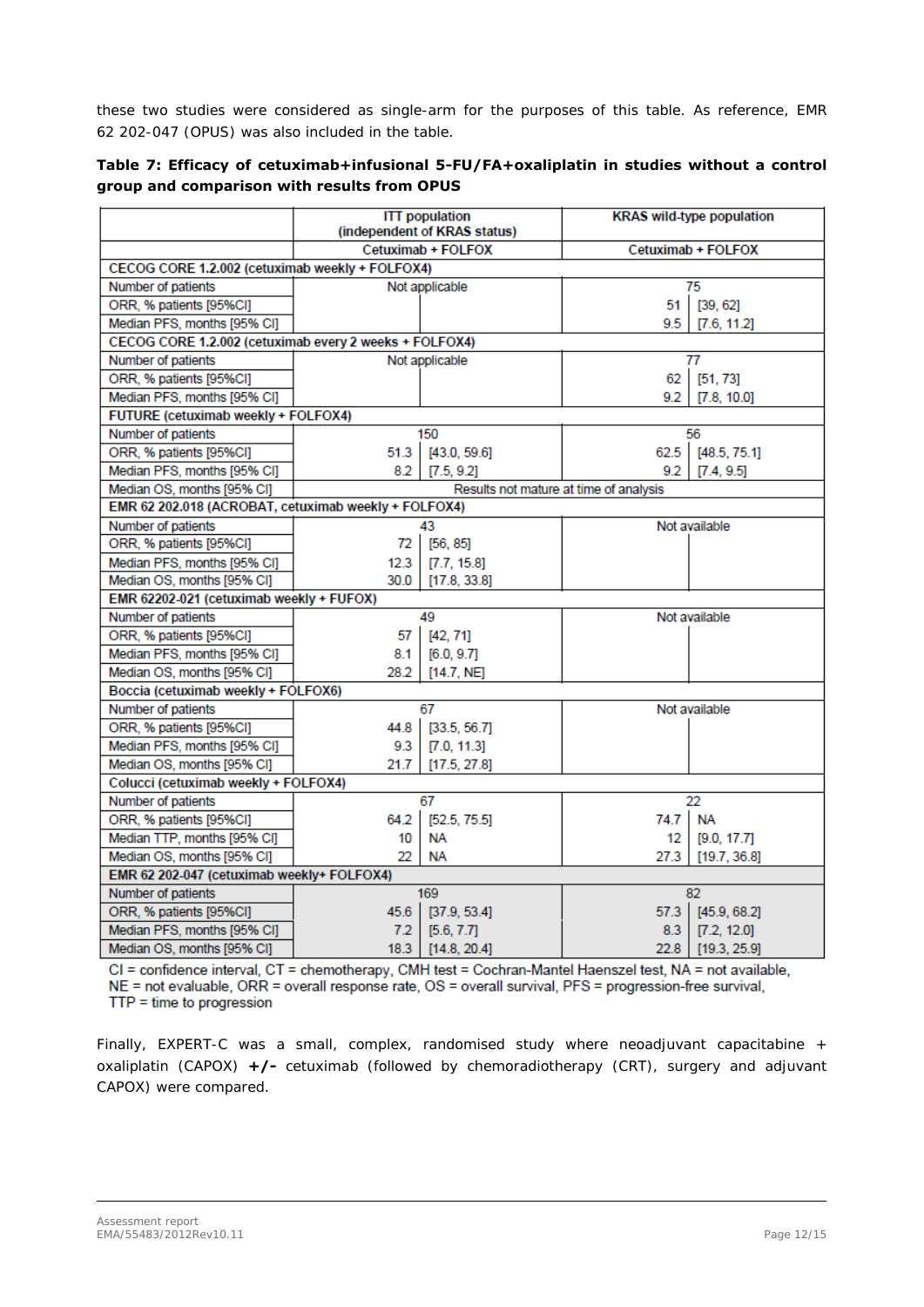|  |  | Table 8: Efficacy results, study EXPERT-C |
|--|--|-------------------------------------------|
|--|--|-------------------------------------------|

|                                  | <b>ITT</b>                |                                  |       | <b>KRAS wild type</b> |                                  |           |                     |             |  |
|----------------------------------|---------------------------|----------------------------------|-------|-----------------------|----------------------------------|-----------|---------------------|-------------|--|
| <b>EXPERT-C</b>                  |                           | Cetuximab+<br><b>CAPOX + CRT</b> |       | CAPOX + CRT           | Cetuximab+<br><b>CAPOX + CRT</b> |           |                     | CAPOX + CRT |  |
|                                  |                           |                                  |       |                       |                                  |           |                     |             |  |
| Number of patients               |                           | 83                               |       | 81                    |                                  | 46        |                     | 44          |  |
| ORR (CT), % patients [95%CI]     | 59                        | <b>NA</b>                        | 50    | NA                    | 70                               | <b>NA</b> | 50                  | <b>NA</b>   |  |
| p-value                          | 0.195                     |                                  |       | 0.028                 |                                  |           |                     |             |  |
| ORR (CRT), % patients<br>[95%CI] | 78                        | NА                               | 71    | NА                    | 89                               | NА        | 72                  | ΝA          |  |
| p-value                          | 0.195                     |                                  |       |                       | 0.028                            |           |                     |             |  |
| PFS rate at 3 years, % patients  | 71                        | <b>NA</b>                        | 69    | <b>NA</b>             | 80                               | <b>NA</b> | 77                  | <b>NA</b>   |  |
| Hazard ratio [95% CI]            |                           |                                  | NА    |                       |                                  |           | $0.62$ [0.24, 1.57] |             |  |
| p-value (log rank test)          | 0.463<br>0.308            |                                  |       |                       |                                  |           |                     |             |  |
| OS rate at 3 years, % patients   | 86                        | NA                               | 78    | <b>NA</b>             | 96                               | <b>NA</b> | 81                  | ΝA          |  |
| Hazard ratio [95% CI]            | NА<br>$0.27$ [0.07, 0.99] |                                  |       |                       |                                  |           |                     |             |  |
| p-value (log rank test)          |                           |                                  | 0.077 |                       | 0.035                            |           |                     |             |  |

## **2.3.6. Discussion**

The MAH claimed that studies investigating cetuximab in combination with continuous infusional 5- FU/FA plus oxaliplatin show that this is an effective therapy with consistent results across studies and efficacy endpoints. The results overall compare well with those obtained in the pivotal EMR 62 202-013 (CRYSTAL) study investigating cetuximab in combination with FOLFIRI.

Overall the combinations of cetuximab with continuous infusional 5-FU/FA and oxaliplatin or irinotecan show acceptable and manageable toxicity in the treatment of first-line metastatic CRC. The corresponding safety profile is adequately reflected in the current product information for cetuximab.

The CHMP commented that there are numerous ways to administer 5-FU, folinic acid and oxaliplatin; infusional 5-FU such as in FOLFOX4, FOLFOX6 and OxMdG, but also as bolus 5-FU as in the Nordic FLOX regimen. While these regimens may show differences in terms of benefit/risk, there are no good reasons to assume that the add-on activity of cetuximab should differ if the chemotherapy regimens and the combinations with cetuximab are reasonably well tolerated.

The current indication for cetuximab is restricted to add-on to FOLFOX4. Submitted data supporting an extension of the indication to 'continuous infusional 5-FU' regimens are weak; only add-on to OxMdG (similar to FOLFOX regimens) provides some insight as regards benefit/risk. Add-on efficacy of cetuximab with all FOLFOX regimens is nevertheless highly likely.

Finally, the MAH was invited to provide data on a possible relationship between rash development in the course of cetuximab treatment and cetuximab efficacy and to comment whether treatment continuation should be re-assessed in the absence of rash development within the first 4-8 weeks of treatment. The MAH provided data from two clinical studies (CRYSTAL and EVEREST, data not shown) which were inconclusive, so that at this stage it is agreed that it cannot be concluded that absence of early rash in patients with CRC warrants reconsideration of cetuximab therapy. A follow-on study to EVEREST (EVEREST-II) is currently ongoing. This study is conducted first-line and as cetuximab add-on to FOLFIRI with dose escalation vs. standard dose in patients with vs. without rash at week 3, respectively.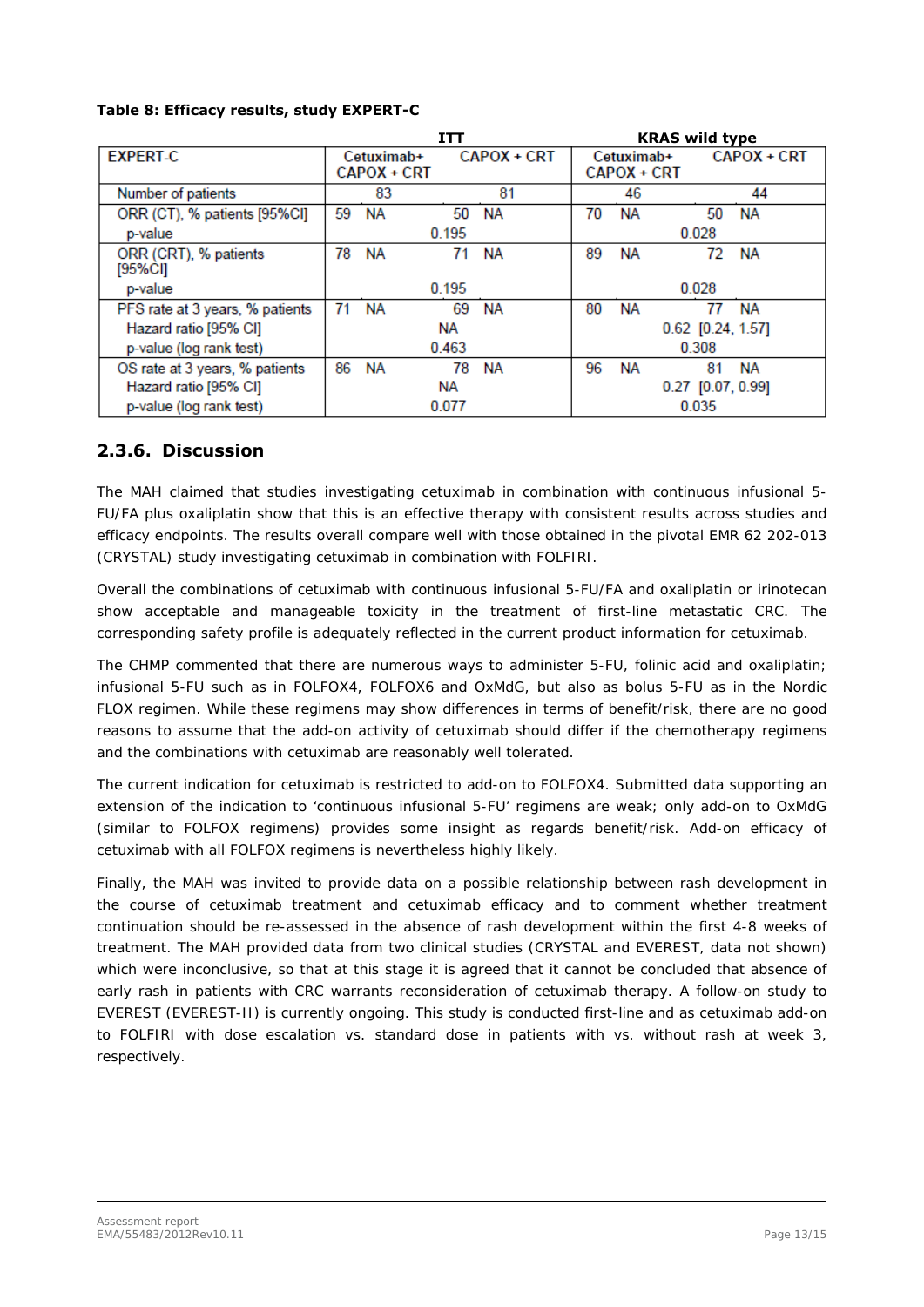## *2.4. Clinical Safety aspects*

#### *Nordic VII*

## **2.4.1. Results**

With respect to safety, grade 3/4 febrile neutropenia was common in both arms A and B (9.4 vs.) 12.9%), grade 3 fatigue was higher in arm B compared to arm A (16 vs. 10%) and so was grade 3 diarrhoea (17 vs. 10%).

## **2.4.2. Discussion**

With regard to skin reactions, the MAH was asked to consider whether other measures should be recommended in addition to interruption of cetuximab treatment, such as use of mild steroids, sun screen, antibiotics etc, and whether such measures could also be of potential benefit used preemptively.

The MAH summarised published trial data on the use of antibiotics (data not shown) which, with the exception of one standard tetracycline trial, all indicated that the skin-related Quality of Life was better in those patients receiving antibiotics regardless of the assessment tool used.

One study is ongoing to evaluate in a randomised double-blinded trial setting the use of Vitamin K versus placebo in the prophylactic treatment of skin rash induced by cetuximab. The MAH argued that data from the ongoing trials should be awaited to decide on the value of topical Vitamin K for the treatment of skin rash.

With regard to sunscreen, the MAH submitted a published study (data not shown) which failed to show any benefit from pre-emptive or symptomatic treatment of EGFR inhibitor-induced rash.

Based on randomised data, the recommended preventive therapy for the development of rash would be the topical application of 1% hydrocortisone cream with moisturizer and sunscreen twice daily and systemic monocycline or doxycycline. Reactive use of medium to high-potency topical steroids is also recommended based on pathophysiological considerations, while tetracyclines are a therapeutic option in the treatment of patients who already experienced skin rash, as well.

### *2.5. Changes to the Product Information*

Based on all data from the combination of cetuximab with oxaliplatin-based chemotherapy, the MAH proposed that cetuximab should be indicated for metastatic CRC in combination with continuous infusional 5-FU/FA plus oxaliplatin.

During the procedure, the CHMP considered that a final amendment of the mCRC indication in combination with oxaliplatin chemotherapy appears warranted as discussed in detail above. More specifically, the indication should be extended from FOLFOX4 to all FOLFOX regimens but restricted to the first line therapy in agreement with clinical trials conducted. Moreover, the requirement for demonstration of wild type KRAS tumour status before starting cetuximab treatment should be strengthened and a contraindication against use of cetuximab with oxaliplatin-containing chemotherapy for patients with mutant *KRAS* mCRC or for whom *KRAS* mCRC status is unknown should be added. Finally, information regarding prevention and treatment of skin rash should be provided.